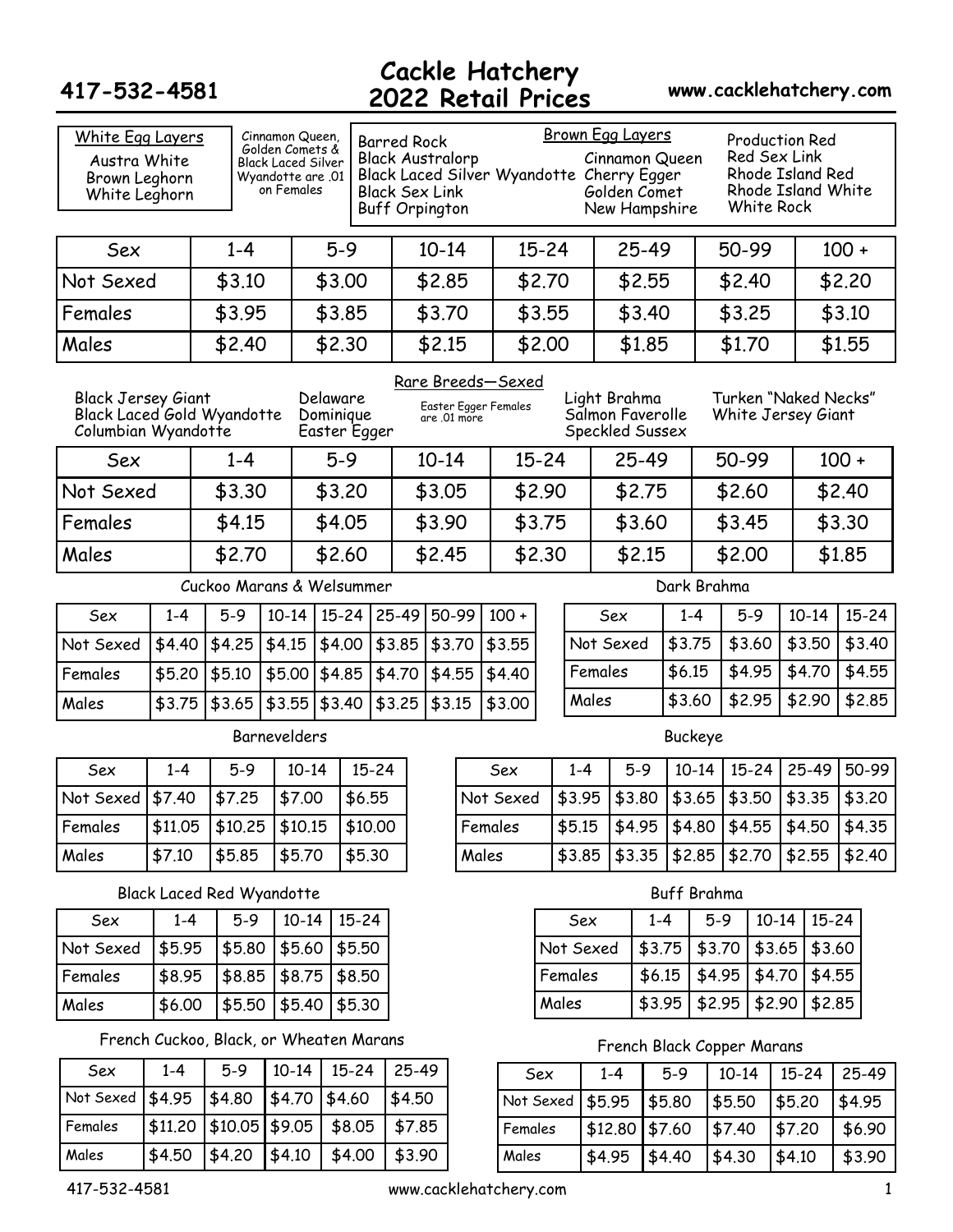|              |                                                                                                                  |           | Cream Legbar                 |           |                       |                   |       |                                                                                                 |              | Bielefelder                                        |                                                           |        |                  |           |         |
|--------------|------------------------------------------------------------------------------------------------------------------|-----------|------------------------------|-----------|-----------------------|-------------------|-------|-------------------------------------------------------------------------------------------------|--------------|----------------------------------------------------|-----------------------------------------------------------|--------|------------------|-----------|---------|
|              | Sex                                                                                                              | $1 - 4$   | $5-9$                        | $10 - 14$ | $15 - 24$             |                   |       | Sex                                                                                             | $1 - 4$      |                                                    | $5-9$                                                     |        | $10 - 14$        | $15 - 24$ |         |
|              | Not Sexed                                                                                                        | \$5.50    | \$4.70                       | \$4.10    | \$3.50                |                   |       | Not Sexed                                                                                       | \$6.95       |                                                    | \$4.50                                                    | \$4.25 |                  | \$3.95    |         |
|              | Females                                                                                                          | \$11.25   | \$9.40                       | \$8.20    | \$7.05                |                   |       | Females                                                                                         | \$11.25      |                                                    | \$8.20                                                    | \$7.95 |                  | \$7.05    |         |
|              | Males                                                                                                            | \$7.40    | \$7.20                       | \$7.10    | \$7.00                |                   |       | Males                                                                                           | \$6.95       |                                                    | \$3.95                                                    | \$3.60 |                  | \$3.40    |         |
|              | Lavender, Blue, Splash & White Ameraucana                                                                        |           |                              |           |                       |                   |       |                                                                                                 |              |                                                    | <b>Black Ameraucana</b>                                   |        |                  |           |         |
|              | Sex                                                                                                              | $1 - 4$   | $5-9$                        | $10 - 14$ | $15 - 24$             |                   |       | Sex                                                                                             | $1 - 4$      |                                                    | $5 - 9$                                                   |        | $10 - 14$        | $15 - 24$ |         |
|              | Not Sexed                                                                                                        | \$9.40    | \$9.40                       | \$8.95    | \$8.95                |                   |       | Not Sexed                                                                                       | \$8.95       |                                                    | \$8.50                                                    |        | \$8.25           | \$7.90    |         |
|              | Females                                                                                                          | \$19.95   | \$18.95                      | \$18.95   | \$18.95               |                   |       | Females                                                                                         | \$19.95      |                                                    | \$17.95                                                   |        | \$17.95          | \$17.95   |         |
|              | Males                                                                                                            | \$12.95   | \$12,50                      | \$12.50   | \$12.50               |                   | Males |                                                                                                 | \$12.95      |                                                    | \$9.95                                                    |        | \$9.95           | \$9.95    |         |
|              |                                                                                                                  |           | Lavender Orpington           |           |                       |                   |       | Blue & Splash Laced Red Wyandotte                                                               |              |                                                    |                                                           |        |                  |           |         |
|              | Sex                                                                                                              | $1 - 4$   | $5 - 9$                      | $10 - 14$ | $15 - 24$             |                   |       | Sex                                                                                             | $1 - 4$      |                                                    | *Silver English Orpington,<br>Rhode Island Red Exhibition |        |                  |           |         |
|              | Not Sexed                                                                                                        | \$6.40    | \$6.20                       | \$6.00    | \$5.95                |                   |       | Not Sexed                                                                                       | \$4.10       |                                                    | Type, & Barred Rock Exhibition                            |        |                  |           |         |
|              | Females                                                                                                          | \$9.95    | \$9.50                       | \$9.40    | \$9.25                |                   |       | Females                                                                                         | \$5.15       |                                                    |                                                           |        | Type*            |           |         |
|              | Males                                                                                                            | \$4.95    | \$4.50                       | \$4.20    | \$3.90                |                   |       | Males                                                                                           | \$5.15       |                                                    | Check out our website for pricing                         |        | and availability |           |         |
| Olive Eggers |                                                                                                                  |           |                              |           |                       |                   |       |                                                                                                 |              | Jubilee Orpington                                  |                                                           |        |                  |           |         |
|              | Sex                                                                                                              | $1 - 4$   | $5-9$                        | $10 - 14$ |                       | Sex               |       | $1 - 4$                                                                                         | $5-9$        |                                                    | $10 - 14$                                                 |        | $15 - 24$        |           | 25-49   |
|              | Not Sexed                                                                                                        | \$4.34    | \$3.88                       | \$3.60    |                       | Not Sexed         |       | \$9.95                                                                                          | \$9.50       |                                                    | \$9.25                                                    |        | \$9.00           |           | \$8.85  |
|              | Females                                                                                                          | \$8.85    | \$4.75                       | \$4.40    |                       | Females           |       | \$27.95                                                                                         | \$25.95      |                                                    | \$23.95                                                   |        | \$21.95          |           | \$19.95 |
|              | Males                                                                                                            | \$3.95    | \$3.65                       | \$3.20    |                       | Males             |       | \$16.95                                                                                         | \$12.95      |                                                    | \$11.95                                                   |        | \$10.95          |           | \$9.95  |
|              |                                                                                                                  |           |                              |           |                       | <b>Meat Birds</b> |       |                                                                                                 |              |                                                    |                                                           |        |                  |           |         |
|              |                                                                                                                  |           | Jumbo Cornish-Not Sexed Only |           |                       |                   |       |                                                                                                 |              |                                                    |                                                           |        |                  | Frypan    |         |
| $3 - 4$      | $5-9$                                                                                                            | $10 - 14$ | $15 - 24$                    | 25-49     | 50-99                 | $100 +$           |       |                                                                                                 |              | Hungry Man Special<br>(50 Cornish & 25 HC Pullets) |                                                           |        | 25               | 50        | $100 +$ |
| \$3.95       | \$3.25                                                                                                           | \$3.10    | \$2.70                       | \$2.50    | \$2.35                | \$2.05            |       |                                                                                                 | \$165.00     |                                                    |                                                           |        | \$1.10           | \$0.95    | \$0.85  |
|              |                                                                                                                  |           |                              |           |                       |                   |       |                                                                                                 |              |                                                    |                                                           |        |                  |           |         |
|              | <b>Black Sumatra</b>                                                                                             |           | \$4.40                       |           | Rare Breeds-Not Sexed |                   |       |                                                                                                 |              |                                                    | Silver Spangled Hamburg                                   |        |                  |           | \$3.40  |
|              | Blue & Splash Sumatra                                                                                            |           | \$5.40                       |           | Lakenvelder           |                   |       | \$3.95                                                                                          |              |                                                    | Silver Spangled Spitzhauben                               |        |                  |           | \$4.15  |
|              | Columbian Rock                                                                                                   |           | \$4.70                       |           | Mottled Houdan        |                   |       | \$4.95                                                                                          |              |                                                    | White Chantecler                                          |        |                  |           | \$7.10  |
|              | Egyptian Fayoumis                                                                                                |           | \$4.50                       |           | Red Jungle Fowl       |                   |       | \$13.00                                                                                         |              |                                                    | White Phoenix                                             |        |                  |           | \$3.95  |
|              | Saipan Jungle Fowl<br>Gold Spangled Spitzhauben<br>\$14.90                                                       |           |                              |           |                       | \$10.90           |       |                                                                                                 | White Sultan |                                                    |                                                           |        | \$4.65           |           |         |
|              | Aseel— Black Breasted Red, Dark or Wheaten—\$10.90<br><b>Phoenix</b> — Black Breasted Red, Gold or Silver—\$3.80 |           |                              |           |                       |                   |       | Cochin - Black, Blue, Barred, Buff, Gold, Par-<br>tridge, Silver Laced, Splash, or White-\$4.95 |              |                                                    |                                                           |        |                  |           |         |

**Yokohama**— Silver Duckwing, Red Shoulder, or White —\$4.50 \*Crazy Cackle Toppies—\$4.10

**Polish** — Blue, Buff, Gold, Silver, Splash, White, or White Crested Black—\$4.25

# **Standard Old English Game Fowl—Not Sexed Only**

**Color Varieties Include**— Birchen, Black, Black Breasted Brown Red, Black Breasted Red, Black Breasted Red Jungle Fowl, Brown Breasted Brown Red, Blue, Crele, Cuckoo, Ginger Red, Gold Duckwing, Red Pyle, Silver Duckwing, Silver Duckwing Jungle Fowl, Spangled, Splash, Wheaten, or White

**\$10.50 Each**

Minimum 3 per Color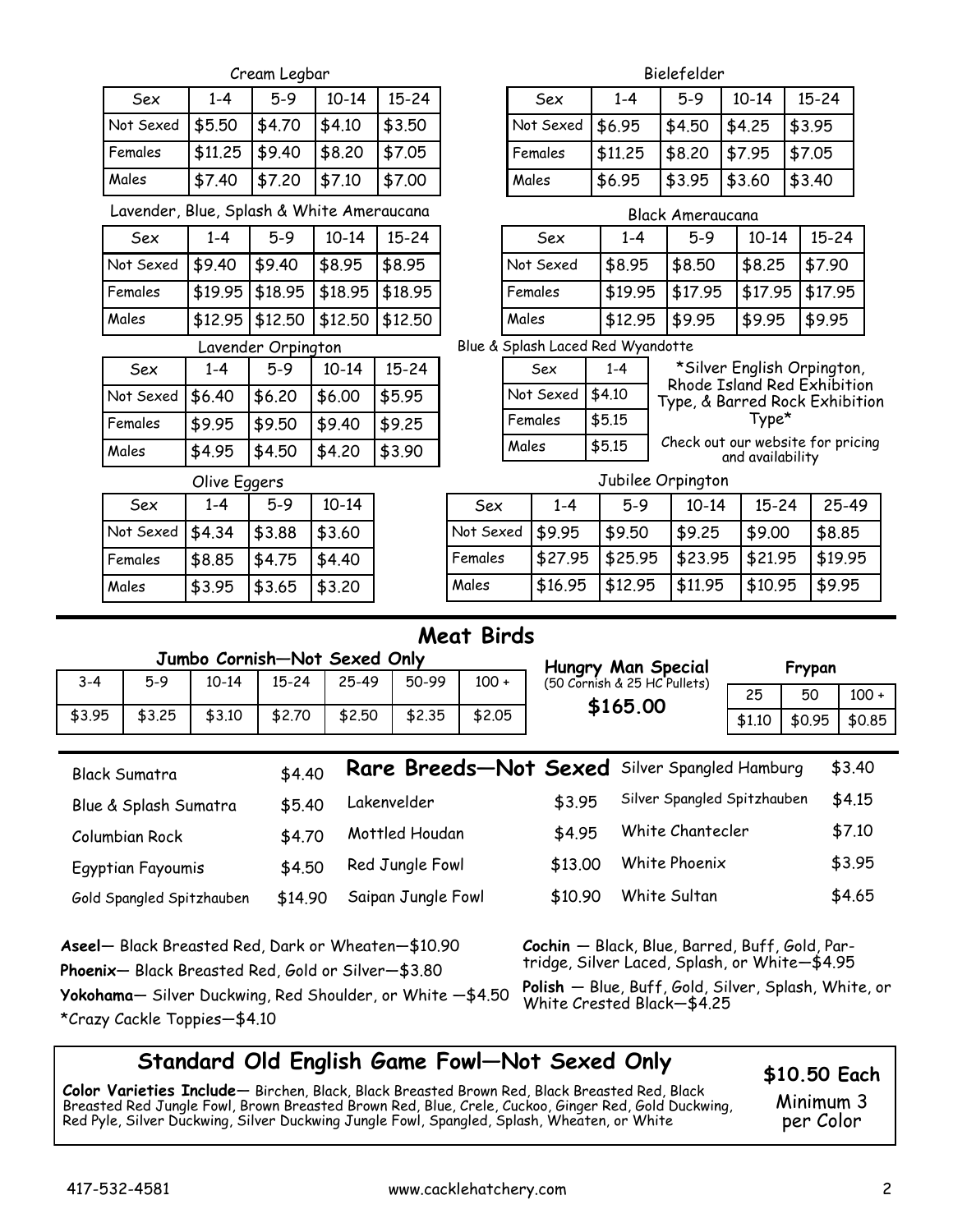# **Bantams—Not Sexed Only—\$4.05 each minimum 5 per color**

| Cochin-Barred*, Birchen, Black, Blue, Buff, Gold Laced*,<br>Partridge, Red*, Silver Penciled, Splash, or White<br>Cubalaya-Black Breasted Red or Wheaten<br>Japanese-Black, Black Tailed Buff, Black Tailed White,<br>Gray, Mottled, or White |                                                                                                                                | Sebrights<br>Gold or Silver<br>\$4.15 Each                    | <b>Silkies</b><br>Black, Blue, Buff, Splash or White<br>\$4.55 Each            |
|-----------------------------------------------------------------------------------------------------------------------------------------------------------------------------------------------------------------------------------------------|--------------------------------------------------------------------------------------------------------------------------------|---------------------------------------------------------------|--------------------------------------------------------------------------------|
| Silver Duckwing, Spangled, Splash, Wheaten or White<br>Rosecomb-Black, Blue, or Splash<br>Barred Rock*<br>Buff Brahma*                                                                                                                        | Old English Game-Barred*, Black, Black Breasted Red, Blue,<br>Brassy Back, Brown Red, Crele*, Ginger Red, Red Pyle, Self Blue, | Wyandotte-Bantams<br><b>Black or Columbian</b><br>\$4.05 Each | Phoenix-Bantams<br>Black Breasted Red,<br>Gold, Silver or White<br>\$6.30 Each |
| <b>Buff Orpington</b><br>Dominique*<br>Easter Egger<br>Rhode Island Red*                                                                                                                                                                      | *Bantam Females \$10 each<br>*Bantam Males \$3.50 each<br>* - sexing available                                                 | <b>Columbian Rock</b><br>\$4.15 Each                          | D'uccles<br>Mille Fluer & Porcelain<br>\$4.15 Each                             |

# **Ducks (Limited Supply - March 22nd through 31st)**

**Regular**—Khaki Campbell, Rouen, or White Pekin

|           | $1 - 4$ | 5-9    | $10-14$ | $15 - 29$ | $30+$  |
|-----------|---------|--------|---------|-----------|--------|
| Not Sexed | \$5.75  | \$5.60 | \$5.20  | \$5.00    | \$4.80 |
| Female    | \$8.25  | \$7.90 | \$7.45  | \$7.30    | \$6.90 |
| Male      | \$7.25  | \$4.55 | \$4.15  | \$3.75    | \$3.65 |

### **Hatchery Choice Reg Ducks**

| Each   | 15 | 30               | 60     |  |  |
|--------|----|------------------|--------|--|--|
| \$5.20 |    | $$4.85$   \$4.65 | \$4.50 |  |  |

**Ancona**

Not Sexed | \$8.20 | \$7.90 | \$7.65 | \$6.65 Female | \$14.30 | \$13.30 | \$13.30 | \$13.30 Male 1 \$9.95 \$7.10 \$7.10 \$7.10

1-4 5-9 10-14 15-29

## **Surplus Rare Ducks**

| Each   | 15     | 30     | 60     |
|--------|--------|--------|--------|
| \$5.80 | \$5.55 | \$5.40 | \$5.25 |

### **Surplus Ducks—Reg & Rare**

| 15     | 30     | 60     |  |
|--------|--------|--------|--|
| \$5.35 | \$5.05 | \$4.90 |  |

| Silver Appleyard |         |
|------------------|---------|
|                  | 1-4     |
| Not Sexed        | \$9.65  |
| Female           | \$15.65 |
| Male             | \$7.50  |

**Rare**—Black or Blue Swedish, Cayuga, Fawn & White Runner, or Welsh Harlequin

|           | $1 - 4$ | $5-9$  | $10-14$ | $15 - 29$ | $30+$  |
|-----------|---------|--------|---------|-----------|--------|
| Not Sexed | \$7.95  | \$6.25 | \$6.05  | \$5.90    | \$5.65 |
| Female    | \$10.95 | \$8.70 | \$8.25  | \$8.05    | \$7.70 |
| Male      | \$7.50  | \$4.45 | \$4.35  | \$4.20    | \$4.00 |

|           |         | White Embden & Toulouse Geese |                   | Geese                        | African & White Chinese Geese |          |          |                         |  |
|-----------|---------|-------------------------------|-------------------|------------------------------|-------------------------------|----------|----------|-------------------------|--|
|           | $1 - 7$ | $8 - 15$                      | $16 - 31$         |                              |                               | $1 - 7$  | $8 - 15$ |                         |  |
| Not Sexed | \$14.10 | \$14.10                       | \$13.45           | <b>Hatchery Choice Geese</b> | Not Sexed                     | $$13.75$ | \$13.75  |                         |  |
| Female    | \$24.95 |                               | $$24.95$ $$22.65$ | Not sexed                    | Female                        | \$23.95  | \$23.95  | $\overline{\mathbf{3}}$ |  |
| Male      | \$11.95 | \$11.95                       | \$11,05           | $$11.85$ each                | Male                          | \$11,40  | \$11.40  | $\overline{\mathbf{3}}$ |  |

# Male  $\parallel$  \$11.40 | \$11.40 | \$10.95

| Each |  | $\vert$ 5-14   15-19   20-39   40-59    |  |
|------|--|-----------------------------------------|--|
|      |  | $$8.55$ $$8.30$ $$7.70$ $$7.45$ $$7.20$ |  |

### **Bronze Broad Breasted**

|  | Each   5-14   15-19   20-39   40-59              |  |
|--|--------------------------------------------------|--|
|  | $\frac{1}{2}$ \$9.35 \$9.10 \$8.50 \$8.25 \$8.05 |  |

### **Broad Breasted Surplus**

|  | Each   | 20     |        |  |  |  |
|--|--------|--------|--------|--|--|--|
|  | \$8.05 | 157.25 | \$7.05 |  |  |  |
|  |        |        |        |  |  |  |

# **White Broad Breasted Turkeys—Straight Run Only**

*Surplus Cackle Turkey Special (Can Include Broad Breasted & Rare)* Each \$8.25

15 for \$8.05 Each 20 for \$7.85 Each

### *Surplus Rare Turkeys*

**15 for \$11.65 Each 20 for \$11.35 Each**

**Rare Turkeys** Bourbon Red, Royal Palm, Blue Slate, \*Black Slate or Black Spanish **\$12.65 Each**

Not Sexed | \$13.75 | \$13.75 | \$13.15 Female | \$23.95 | \$23.95 | \$21.65

1-7 8-15 16-31

Narragansett (limit 20 per Cust) **\$12.95 Each** 

Standard Bronze Turkey (limit 15 per Cust) **\$13.55 Each**

417-532-4581 www.cacklehatchery.com 3